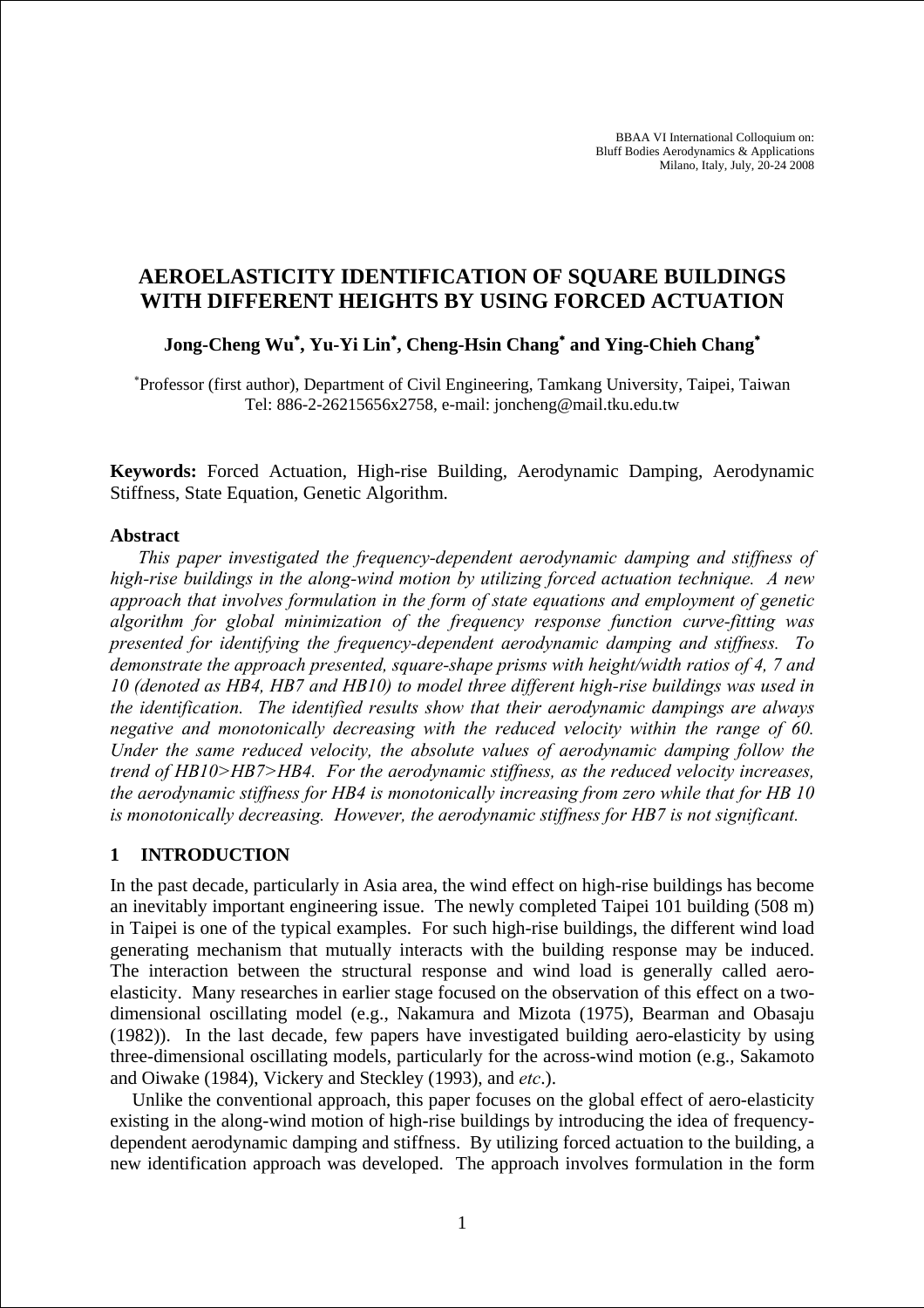of state equations and employment of genetic algorithm (GA) for global minimization. To demonstrate the presented scheme, three square-shape prisms with the height/width ratios of 4, 7 and 10 to model three different types of high-rise buildings were placed in the wind tunnel of Department of Civil Engineering, Tamkang University, Taiwan for experimental identification.

## **2 FORMULATION**

### **2.1 Equation of Motion of Wind-Excited Buildings Subjected to Forced Excitation**

Consider a schematic diagram of the experimental setup shown in Fig. 1. The building model is a basepivoted rigid model with a connecting rod rigidly jointed at the bottom. It is placed on the wind tunnel floor below which a shaking device is linked to the rod through a spring and dashpot. If the building model is simultaneously disturbed by the smooth wind flow and horizontal forced actuation from the shaking device, the equation of motion can be expressed as

 $J(\ddot{\theta} + 2 \xi_{\theta} \omega_{\theta} \dot{\theta} + \omega_{\theta}^{2} \theta) = -c_{\theta} \dot{\theta}_{0} - k_{\theta} \theta_{0} + M(t)$  (1) in which *J* is the mass moment of inertia;  $M(t)$  is the motion-induced moment;  $\theta_0 = x_0 / d$  ;  $\omega_\theta = \sqrt{k_\theta / J}$ ;  $k_{\theta} = kd^2; \ \xi_{\theta} = c_{\theta}/(2J\omega_{\theta}); \ c_{\theta} = cd^2.$ 



Fig.1: Schematic Diagram of Experimental Setup for Aeroelasticity Identification

#### **2.2 Identification of Building Models**

In absence of the wind flow disturbance (i.e.,  $M(t)=0$ ), the building response is entirely induced by the forced excitation from the shaking device. Thus, the frequency response function of  $\theta$  induced by  $\theta_0$ ,  $H_{\theta\theta_0}^s(i\omega)$ , is  $(-2\xi_\theta\omega_\theta(i\omega)-\omega_\theta^2)/((i\omega)^2+2\xi_\theta\omega_\theta(i\omega)+\omega_\theta^2)$ . By curve-fitting the theoretical to experimental results for minimizing the weighted square error between each other, the coefficients  $\zeta_{\theta}\omega_{\theta}$  and  $\omega_{\theta}^2$  can be determined. Besides, by incrementally attaching an additional mass to the system, the mass moment of inertia *J* can be identified by using the linear regression on  $1/\hat{\omega}_{\theta}^2$  and  $\Delta J$ .

## **2.3 Identification of Aero-Elasticity in High-Rise Buildings**

Under smooth wind flow and forced excitation, the aerodynamic moment is expressed as

$$
M(t) = \rho U^2 D^2 H \left\{ K B_1^*(K) \frac{D \dot{\theta}(t)}{U} + K^2 B_2^*(K) \theta(t) \right\}
$$
 (2)

in which *D* is characteristic width;  $K = D\omega/U$  is the non-dimensional frequency;  $B_1^*$  and  $B_2^*$  are the dimensionless aerodynamic damping and stiffness. By taking Fourier transform on Eq. (2), the frequency response function of *M* induced by  $\theta$ ,  $H_{M\theta}(iK)$ , is expressed as 1

$$
H_{M\theta}(iK) = \rho U^2 D^2 H (i K^2 B_1^* + K^2 B_2^*)
$$
\n(3)

Assuming that  $H_{M\theta}(iK)$  can be further realized by an equivalent linear system, i.e.,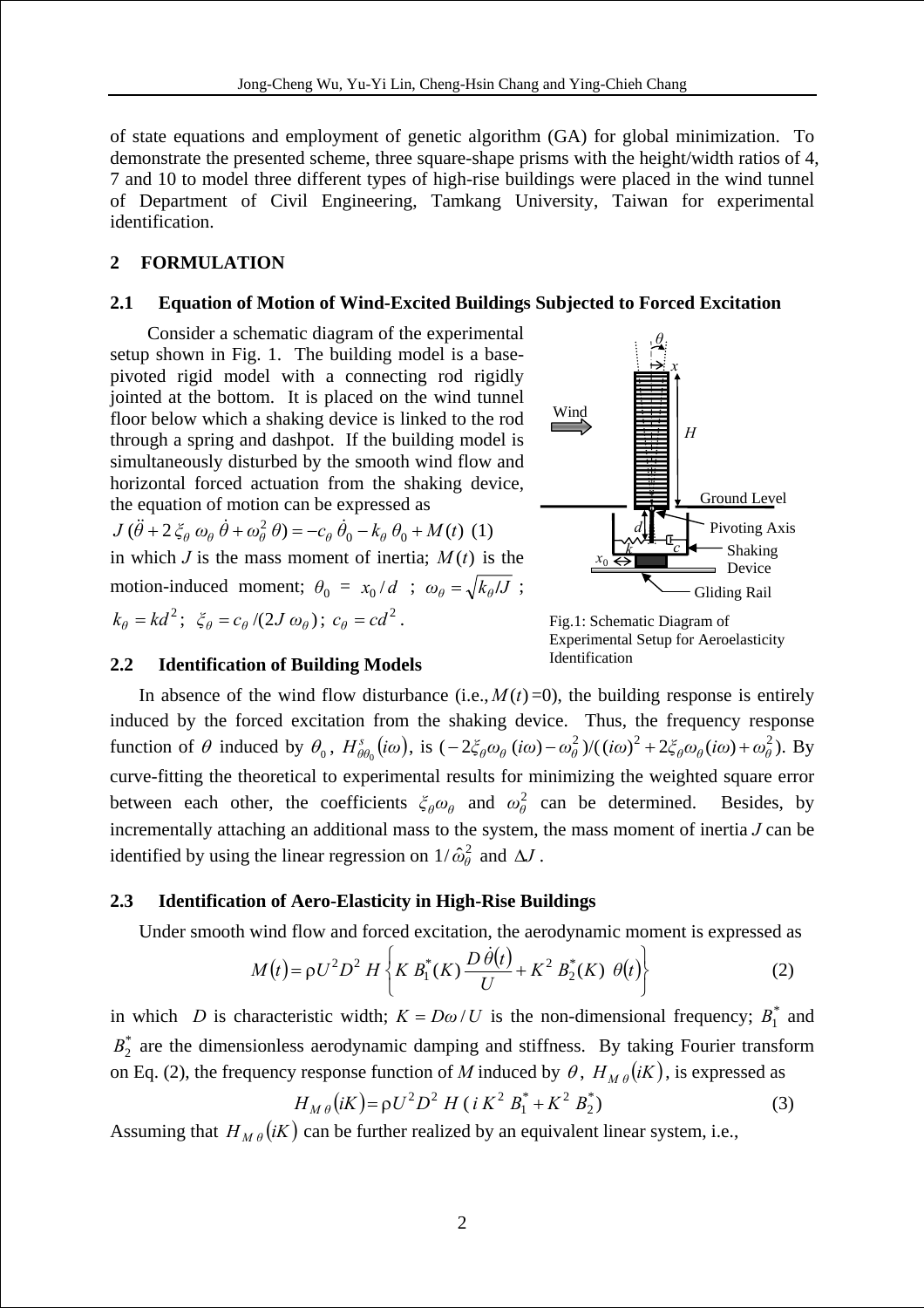$$
H_{M\theta}(iK) = \rho U^2 D^2 H \left[ \frac{\overline{b}_n (iK)^n + \overline{b}_{n-1} (iK)^{n-1} + \dots + \overline{b}_1 (iK) + \overline{b}_0}{(iK)^m + \overline{a}_{m-1} (iK)^{m-1} + \dots + \overline{a}_1 (iK) + \overline{a}_0} \right]; \ n = m + 1 \qquad (4)
$$

Or in the form of state equation in the time domain,

$$
\dot{\mathbf{Z}} = \mathbf{A}_{\theta} \mathbf{Z} + \mathbf{B}_{\theta} \theta \; ; \; M = \mathbf{C}_{\theta} \mathbf{Z} + \sum_{j=0}^{2} Q_{j} \theta^{j}
$$
 (5)

The substitution of Eq. (5) into Eq. (1) results in an overall state equation

$$
\dot{\mathbf{q}} = \mathbf{A} \, \mathbf{q} + \mathbf{B} \left( -c_{\theta} \, \dot{\theta}_{0} - k_{\theta} \, \theta_{0} \right); \ \theta = \mathbf{C} \, \mathbf{q} \tag{6}
$$

Therefore, the frequency response function  $\theta$  induced by  $\theta_0$  is given by

$$
H_{\theta\theta_0}^W(i\omega) = \left( \mathbf{C} \left( (i\omega) \mathbf{I} - \mathbf{A} \right)^{-1} \mathbf{B} \right) \cdot \left( -c_\theta \left( i\omega \right) - k_\theta \right) \tag{7}
$$

By curve-fitting the theoretical to experimental results for minimizing the weighted square error between each other, the unknowns  $A_{\theta}$ ,  $C_{\theta}$ ,  $Q_0$  and  $Q_1$  can be determined. To achieve global minimum, genetic algorithm (GA) was used in searching the optimal solution. Once  $\mathbf{A}_{\theta}$ ,  $\mathbf{C}_{\theta}$ ,  $Q_0$  and  $Q_1$  are obtained,  $H_{M\theta}(iK)$  in Eq. (4) can be computed, and thus  $B_1^*$  and  $B_2^*$  are related to its imaginary and real parts according to Eq. (3).

## **3 EXPERIMENTAL IDENTIFICATION**

For basic comparison, the scaled building models used in the experiment are square-shape prisms with height/width ratios of 4, 7 and 10, denoted as HB4, HB7 and HB10, respectively. The values of  $\omega_{\theta}$ ,  $\xi_{\theta}$  and *J* identified are (6.51 Hz, 0.0076, 0.0233 kg-m<sup>2</sup>), (3.52 Hz, 0.0075, 0.0793 kg-m<sup>2</sup>), and (2.21 Hz, 0.0139, 0.1773 kg-m<sup>2</sup>), respectively. For identifying the aeroelasticity, a band-limited white-noise of excitation from the shaking device was used to excite the building model while the smooth wind flow was simultaneously acting on the model. The experimental results of  $H_{\theta_{\theta_0}}^W(i\omega)$  under the wind flow at seven different mean wind velocities are plotted in Fig. 2 (a), (c), (e). As observed from Fig. 2, it is found that the along-wind flow suppresses the vibration and the suppression effect becomes stronger as the wind velocity increases. Following the GA minimization technique, each experimental curve of  $H_{\theta\theta_0}^W(i\omega)$ was curve-fitted with *n*=3 and *m*=2 and the results are shown in Fig. 2 (b), (d), (f). Consequently, the values of  $B_1^*$  and  $B_2^*$  versus the non-dimensional wind velocity  $\overline{U} = 2\pi / K$  are obtained.

#### **4 CONCLUSIONS**

This paper presents a new approach to identify the frequency-dependent aerodynamic damping and stiffness of high-rise buildings in the along-wind motion. The experimental setup in this approach was designed to focus on the global effect of aero-elasticity without considering the detail measurements for surface pressure as in the conventional way. By utilizing forced excitation technique, the approach involves formulation in the form of state equations and employment of genetic algorithm for global minimization. Three square-shape prisms with height/width ratios of 4, 7 and 10 to model three high-rise buildings were identified for comparison. The results show that the wind flow suppresses the along-wind vibration and the effect becomes stronger as the wind velocity increases. The aerodynamic damping  $B_1^*$  is always negative and monotonically decreasing with increasing  $\overline{U}$  except for a small segment of HB10 at  $\overline{U} > 60$ . Under the same  $\overline{U}$ , the absolute values of aerodynamic